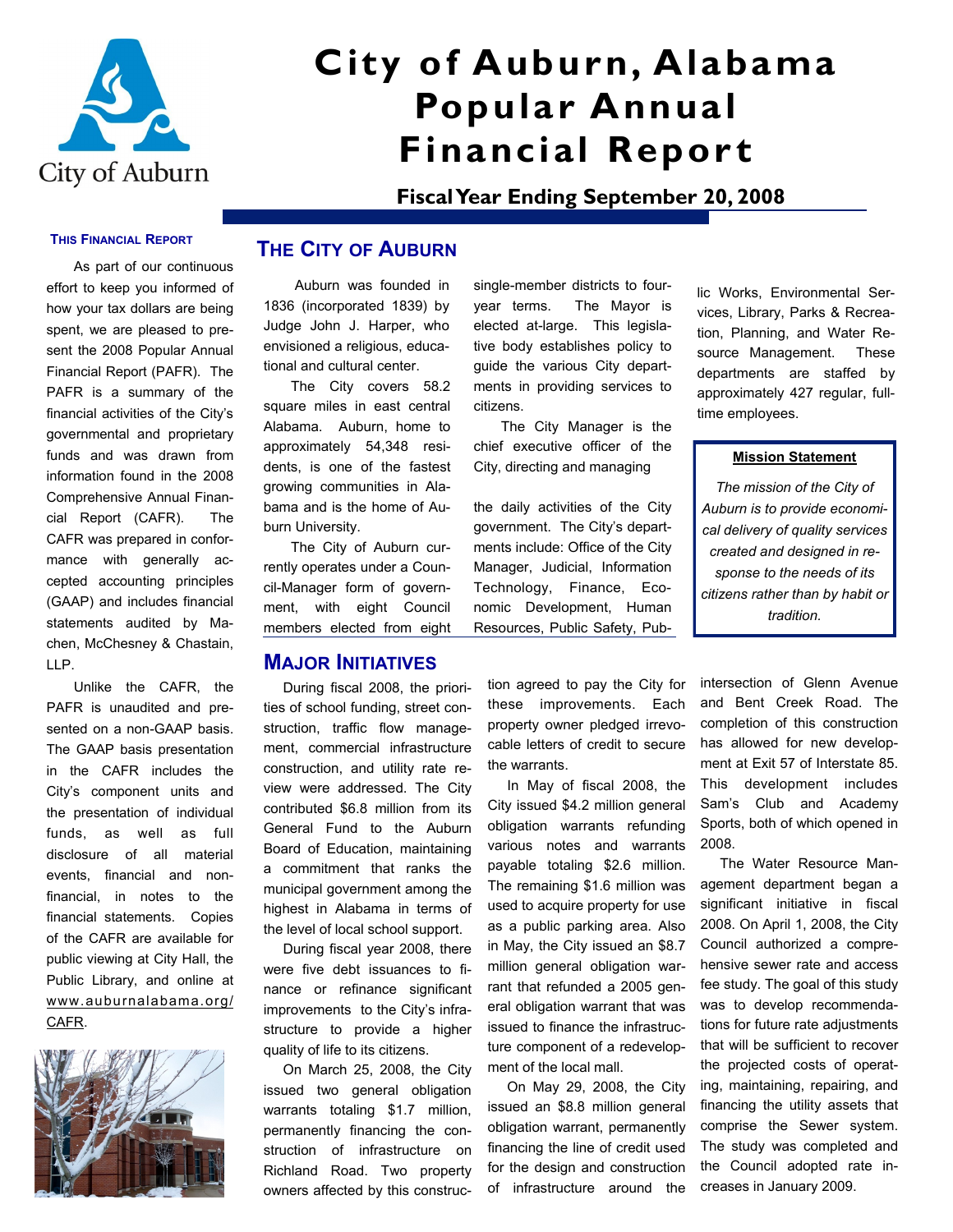# **FINANCIAL HIGHLIGHTS**

- The assets of the City of Auburn exceeded its liabilities at the close of the fiscal year by \$52.1 million (net assets). Of this amount, the City had a deficit unrestricted net assets of \$31.2 million offset by \$9.6 million in restricted net assets and \$73.7 million in capital assets net of related debt.
- The primary government experienced a 38.1% increase in net assets from \$37.7 million at September 30, 2007 to \$52.1 million at September 30, 2008.
- At the end of the current fiscal year, total fund balance for the General fund was \$28.8 million or 36.0% of total General Fund expenditures and other financing uses; total fund balance increased by \$712,154 (2.5%) from fiscal year 2007. The unreserved and undesignated fund balance for the General Fund was \$11.3 million, or 14.0% of total General Fund expenditures; this was a decrease of \$3.6 million (24.0%) from fiscal 2007.

#### **BOND RATING**

The City received its most recent bond ratings in November 2008. The City received an upgrade from Standard & Poor's to AA+ from AA. Moody's Investors Service confirmed the City's general obligation bond rating of Aa3. The "double A" rating is reserved for organizations characterized by competent management, stable economies, and manageable debt levels. As with bonds rated triple A, a double A obligor is judged to have a very strong capacity to meet its financial commitments.

# **TYPES OF FUNDS**

Most City services and projects are accounted for in a general category referred to as *Governmental Funds*. These brief descriptions provide basic information about Auburn's governmental fund types.

- The **General Fund** accounts for revenues and expenditures associated with the general operations of the City that are not required to be accounted for in separate funds.
- **Special Revenue Funds** account for proceeds of specific revenue sources that are legally restricted for specific purposes (e.g. streets and schools).
- **Debt Service Funds** account for the accumulation of resources for, and the payment of, general long-term debt principal, interest, and related costs.
- **Capital Projects Funds** account for the financial resources used for the construction and/or acquisition of major capital facilities.

*Proprietary funds* account for activities the City operates in a manner similar to private businesses. In 2008, the City of Auburn had one proprietary fund: the Sewer Revenue Fund, which is an Enterprise Fund.

*Fiduciary funds* statements convey information about financial relationships in which the City acts solely as a trustee for the benefit of others. The City of Auburn reports revenues and expenditures of independent associations associated with supporting youth athletic programs in private-purpose trust funds.

This PAFR focuses on the City's two largest funds, which are of most interest to citizens: the General Fund the Sewer Revenue Fund.

#### **General Fund Balance**



#### **FUND BALANCE OF THE GENERAL FUND**

Fund balance is the excess of what the City owns (assets) over what the City owes (debts or liabilities). The Council has established a goal for maintaining the fund balance in the General Fund at not less than 20% of budgeted expenditures and other financing uses. The City has consistently exceeded this goal; the total fund balance at September 30, 2008, stood at 36% of expenditures. In addition to the unrestricted, undesignated fund balance, the

General Fund balance includes \$4.6 million designated by the Council for use only in the event of natural disaster or significant, unprojected economic downturn.

At the end of fiscal 2008, the total fund balance of the General Fund increased \$712,154 (2.5%) from the prior year's ending fund balance, reflecting the excess of revenues and other financing sources over expenditures and other financing uses. The 2008 total ending fund balance was

\$28.85 million, compared to \$28.14 million at the end of 2007. Total reserved fund balances increased by \$4.3 million (49%); of this amount, the reserve for encumbrances rose by \$3.97 million due to an increase in approved but uncompleted construction contracts (\$4.2 million at the end of fiscal year 2008, as opposed to only \$1.8 million in construction contract commitments at the end of fiscal year 2007). Total unreserved fund balance in the General Fund decreased by \$3.55 million (18.3%) in 2008.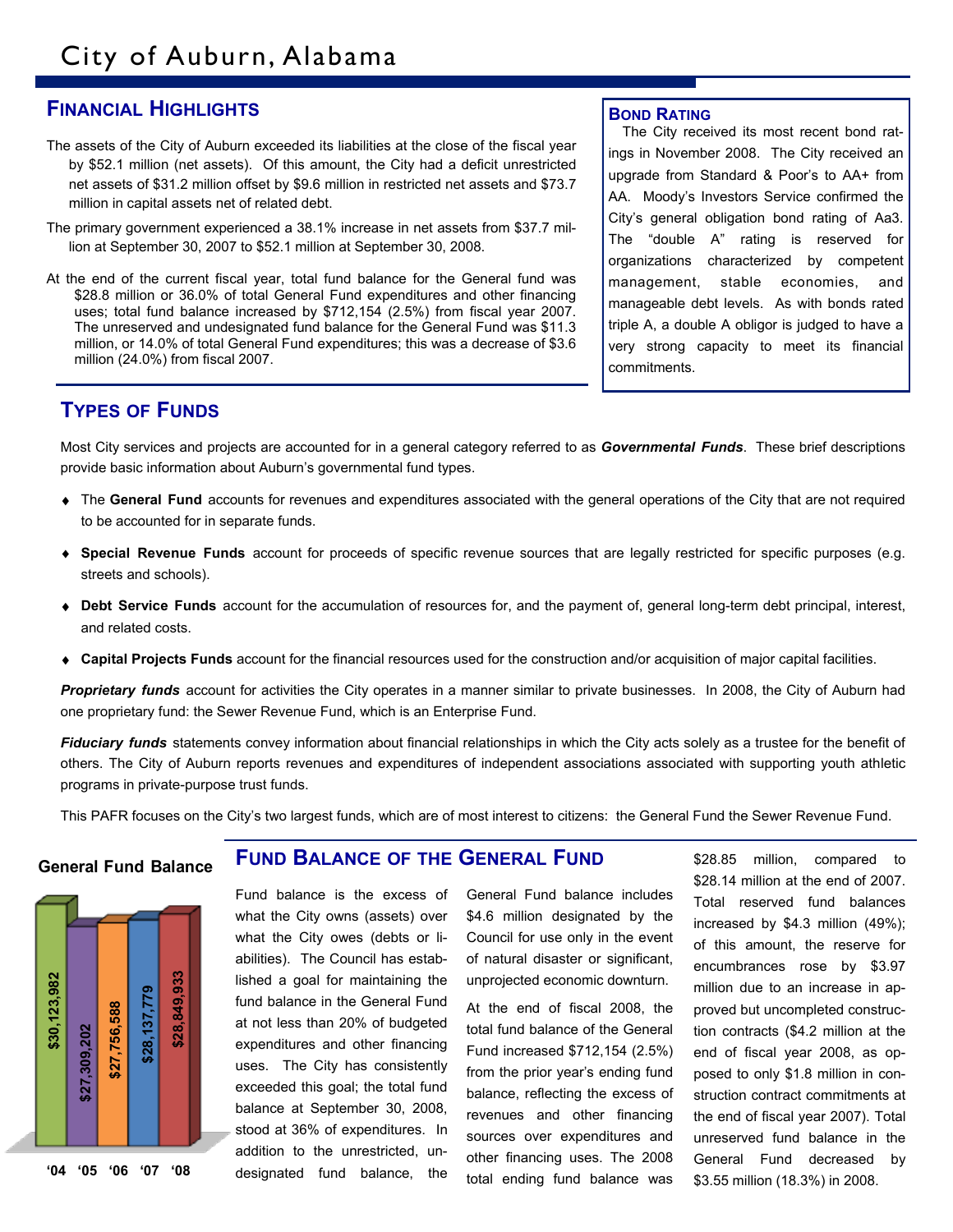# **GOVERNMENTAL FUNDS' FINANCIAL ACTIVITIES**

At September 30, 2008, the City's governmental funds reported a combined fund balance of \$40.9 million, a \$5.1 million decrease from the prior year. These financial activities comprise the major changes in governmental fund balances:

## **GOVERMENTAL REVENUES**

Total revenues of the governmental funds, excluding other financing sources, showed growth of 0.9% or \$626,229 over the prior year.

—Sales and use tax revenue decreased by 3.4% during the 2008 fiscal year. The sales tax rate remained at 3%, with the last rate increase occurring in 2003.

—General property tax revenues improved 12.6%, contributing additional revenue of \$1.9 million to the governmental funds. Growth in property taxes results from expansion of the city limits through voluntary annexations, as well as appreciation in property values, attributable in part to new construction and improvements.

—Growth in occupation license fees of \$347,536 (4.4%) is evidence of the City's diversified employment base as well as the stabilizing influence of Auburn University as the major employer.

—Revenue from charges for services grew by 5%, primarily from increased solid waste collection fees and E-911 fees. Solid waste and E-911 fees were unchanged during 2008, so the revenue growth resulted from an enlarged customer base.

—Deterioration in the interest rate environment during fiscal 2008 resulted in a lesser amount of interest income by \$771,784, a 38% decline from the prior year.

# **GOVERMENTAL EXPENDITURES**

The City of Auburn's governmental funds' spending in fiscal 2008 reflects the priorities set by the Council based on the Annual Citizen Survey results. The City has maintained its high funding level for health and education activities.



Total governmental expenditures increased by \$15.2 million (17.6%) in fiscal 2008 from fiscal 2007. The major components of this increase in governmental expenditures was the increase in debt service principal repayments resulting from the City's refunding of debt during 2008.

—Departmental expenditures increased by \$2.7 million. Contributing to the upward trend across all departments were the 3% cost of living adjustment authorized for all regular employees, and spiraling fuel and utilities costs. The most significant increase in spending was seen in Public Safety (\$1.5 million, 11.7%), resulting in part due to additional positions.

—Total debt service expenditures of \$34.4 million in the governmental funds reflect an increase of \$21.7 million over the prior year. The City refinanced some out-



Fines & Forfeitures 2%

**Other** 10%

amount of debt service principal refunded during 2008 was \$20 million. Excluding the effect of the refinancing, the increase in debt service expenditures over the prior year was \$1.6 million (13%).

30%

Sales & Use Tax

Licenses & Permits 12%

Sales & Use Tax<br>30%<br>Licenses<br>12<br>Charges for 10%<br>Rental & Leas<br>11%<br>in lower interest rise principal refunde<br>Excluding the effection of the Scrubing of the Scrubing in s<br>16 component units<br>16 component units<br>18 and to the Bo —The City's payments to component units in 2008 decreased by \$8 million from fiscal 2007 (28.5%). In 2007, large payments were made to the Commercial Development Authority for the development of Exit 57 on Interstate 85 and to the Public Park and Recreation Board for the construction of the Yarbrough Tennis Center, resulting in significant decreases in 2008 related to these component units. The 2008 payment to the Commercial Development Authority was for additional development costs for Exit 57. The Industrial Board received \$3.4 million for construction of infrastructure in the Auburn Technology Park West. The 2008 payments to the Industrial Board also include \$881,507 for incentives funded by the Federal Grant Loan Repayment Fund (Revolving Loan sub-fund).

| <b>Governmental Funds - Expenditures</b> |    |                |
|------------------------------------------|----|----------------|
| Paid to component units:                 |    | <b>FY 2008</b> |
| General revenues                         |    |                |
| provided to City Schools                 | S  | 6,795,523      |
| Education property taxes                 |    |                |
| distributed to City Schools              |    | 5.200.000      |
| Comm Dvlp Authority                      |    | 1,805,170      |
| Public Park & Rec Brd                    |    | 58,164         |
| Industrial Development Board             |    | 6,080,417      |
| <b>Total - Component Units</b>           | \$ | 19.939.274     |

# **LONG-TERM DEBT**

At 2008 fiscal year-end, the City had \$161.9 million in longterm debt outstanding, of which \$20.9 million will mature during fiscal 2009. The net increase in long-term debt from the previous year was \$2.9 million or 1.85%. General obligation debt is payable from the City's general revenues (the General Fund). Some long-term debt is payable from legally restricted revenue sources, such as the City debt issued to provide financing for the City Schools, which is payable from property taxes dedicated for education purposes. In addition, the City levies a property tax, the Special Five-Mill Tax, which is legally restricted for repaying debt issued to finance projects that have been approved by the voters. The percentage of debt service to total expenditures for 2008 is 17.6%. the following chart illustrates the various funding sources for the repayment of the City's longterm debt.